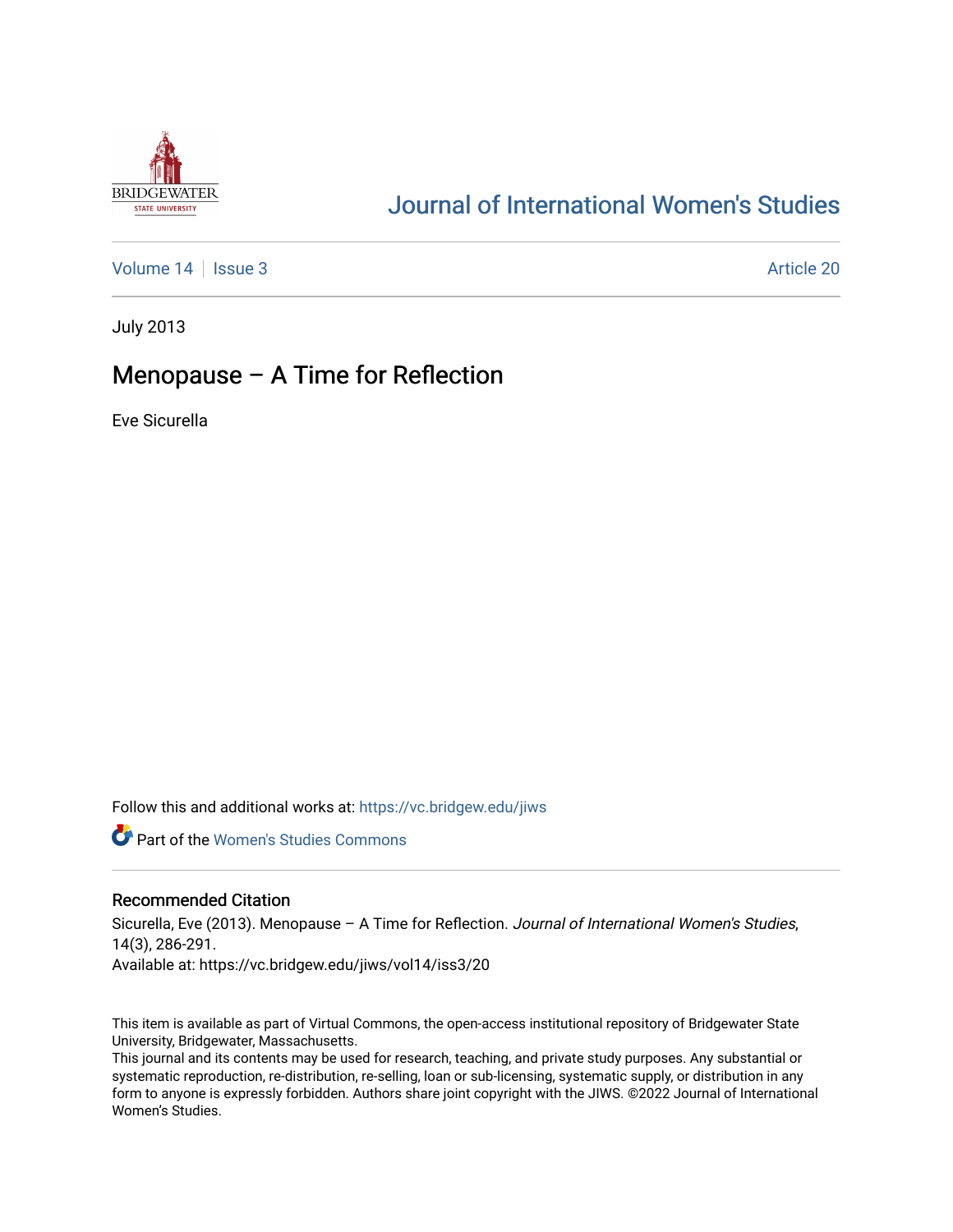This journal and its contents may be used for research, teaching and private study purposes. Any substantial or systematic reproduction, re-distribution, re-selling, loan or sub-licensing, systematic supply or distribution in any form to anyone is expressly forbidden. ©2013 Journal of International Women's Studies.

### **Menopause – A Time for Reflection**

## **By Eve Sicurella<sup>1</sup>**

#### **Abstract**

A woman's post-reproductive years can bring the greatest challenges of her life as physical and psychological changes compel examination of her new role in life. The author's own experience of this leads her to reflect on cultural perspectives and healing practices that may impact the individual experience of menopause. In the USA, physical symptoms often have been managed by hormone replacement therapy (HRT) while the psychological changes, including the subtleties of what it means to be a (re)productive part of society have just begun to be addressed. In a holistic model, factors having a positive influence on a woman's experience of menopause include low body mass index (BMI), and using alternatives to HRT such as Chinese Traditional Medicine (TCM) and meditation. Additionally, revising one's view of what it means to be "older" will influence her experience. In order to create a plan to bring balance to a woman whose physiology is no longer supported by sex hormones, societal, nutritional, and cultural influences must be considered.

*Keywords*: Menopause, cultural perspectives of menopause, feminine consciousness.

In my early 30's I asked my gynecologist if it were possible my hormones were beginning to shift. I shared that my period was becoming more erratic and there were changes in the flow. I also noticed my emotional responses were not appropriate to some events. There were times that hearing, seeing or thinking of something even vaguely

sentimental in nature would have tears flowing down my face and my heart aching while somewhere deep inside I'd hear: "*This is nuts. Why am I crying? What is wrong with me*?" My male doctor, as though speaking to a dramatic child, told me there was nothing wrong and that I was "too young" for hormone changes. He instead asked how my stress levels were. While not surprised by his reply, I thought it invalidated my perception and became really angry. As the emotions of frustration and anger began to rise in me, I came to conclude learning about the subtle interactions between the body, mind and spirit (BMS) would give me information to support my transition. Although I wasn't able to express this then, I somehow knew that empowering myself would support others in their conflicting, unsupported moments and that through our collective experience, we would come to recognize the formidable force of feminine consciousness.

 $\overline{a}$ 

 $<sup>1</sup>$  Eve Sicurella wrote this paper as an undergraduate student in the Holistic Health Program at Georgian Court</sup> University. It was presented at the New Jersey Women's and Gender Studies Consortium Undergraduate Research Colloquium in 2012 and acknowledged with the "Promising Scholar" Award. This achievement was validation to continue towards a degree in Sociology, no matter how long it takes. Eve can be contacted at [evesicurella515@aol.com](mailto:evesicurella515@aol.com)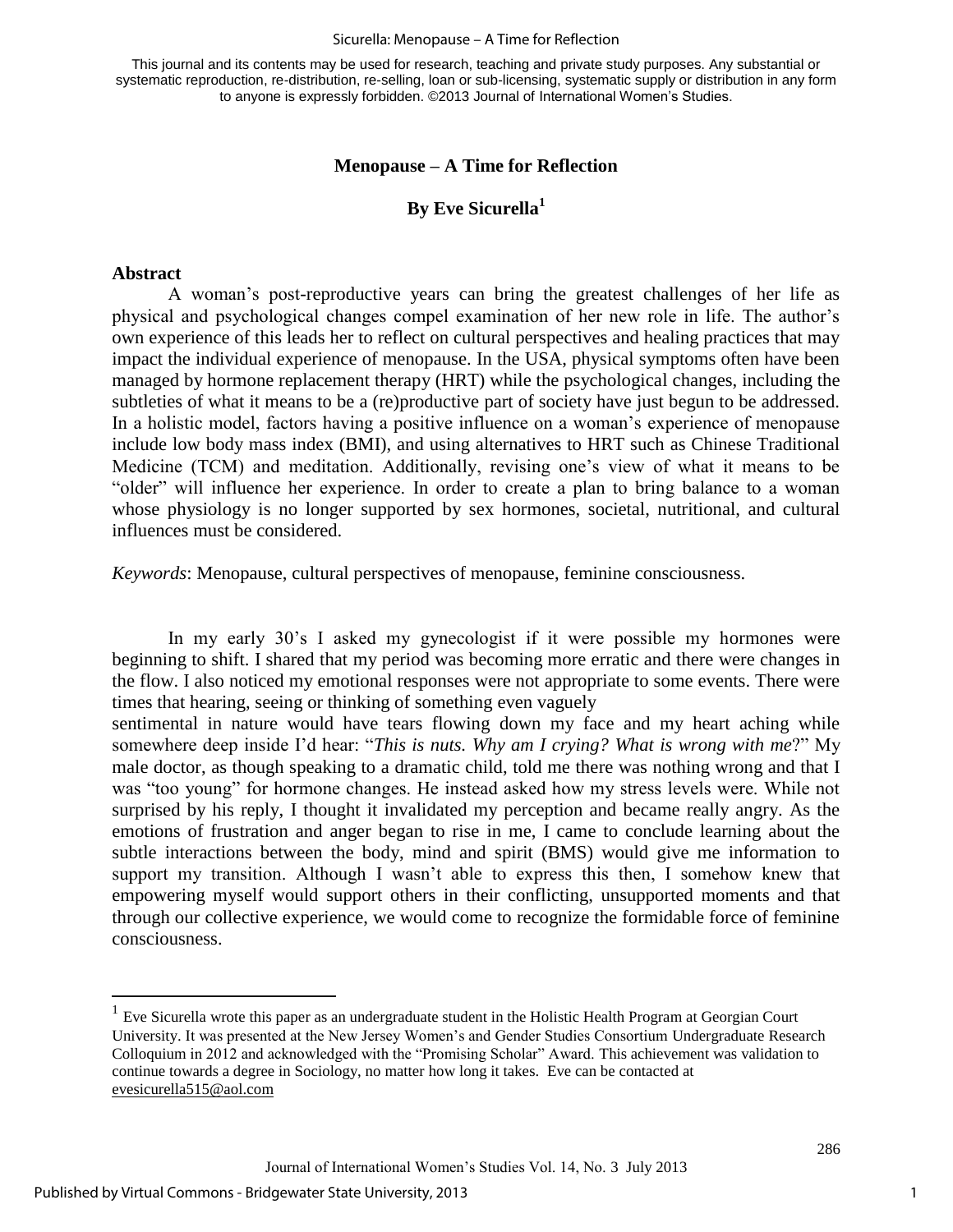I was born in 1959 into a working class Caucasian family. My mother, a first generation American of Hungarian parents, became a widow when I was 4. As the eldest of five children I saw myself as bonded to the care and service of my family. My dreams of heading out for adventure became obscured by my familial obligations. While "growing up" as a young married woman in the 1980's and 1990's, I saw radical societal change in terms of what a woman was perceived as capable of becoming. My generation was influenced by parents who grew up experiencing the after effects of World War II, many of which opened the world up to women in ways not previously experienced including education and ability to be a wage earner (Friedan, 2001). Television commercials told us we could "bring home the bacon, fry it up in the pan, never let [him] forget [he's] a man" (Enjoli, 1980) and that's what we did. We wore the female version of men's suits and worked exceptionally hard to become recognized in the world. It was during this time connection with my feminine consciousness became concentrated on achievement as I immersed myself into that which would promote my economic viability and independence. However, something was missing from my life.

 In this time of reflection, I concluded what was missing was not only a sense of *self*, but a lifeline of support from women who radiated knowing, acceptance and security in and of themselves and their lives. These are the ones I'd envisioned offering me words or actions of support in times when I couldn't support myself. They would assure me all would eventually be well and that my path would become smoother. I believed what they said because of their confidence, which was achieved by having lived through the various changes of their lives. The women who serve as this lifeline in many cultures are the grandmothers and matriarchs. Because we are living longer than past generations and many cultures are redefining what it means to be a mature woman, many women are not sure how to establish a relationship with that matriarchal aspect of self.

Antonia Anna "Toni" Wolff was a pioneer in exploring the concept of feminine consciousness. Influenced by her relationship with Carl Jung, Wolff explored and wrote about the feminine archetypes Mother/Hetaira (personal relationships with emphasis being Other/Self), and Amazon/Medial Woman (relationships outside of self with emphasis being Public/Private). Wolff considered these archetypes pairs of opposites as well as a significant aspect in the process of individuation to recognize the wisdom and attributes from each (Molton & Sykes, 2011, p. 27). Using the points on a compass to illustrate, Mother/Hetaira would be represented by the East/West line and Amazon/Medial Woman the South/North line. In the middle where the lines intersect is the place where the energies of each archetype is fully represented and possessed. When we are in our center, this is when we are most powerful. Molton and Sykes (2011) write:

As each of us becomes familiar with both the personal and the impersonal characteristics of our own preferred type, we are reminded that all archetypes live, to some degree, in all of us. [Wolff's] point is that *our growth depends on our ability to integrate and assimilate into consciousness an understanding of our own archetypal preference first, and the others over a period of time as we mature* (p. 9). (Emphasis mine.)

There are cultures where comparative/contrasting symbolic relationships are used in healing or medicine models. For example, in Native American cultures the Four Directions or Winds (East, South, West, and North) represent life stages (Birth, Growth, Maturity, Old Age) as well as the evolution through life. These models are not static but reflect the ever changing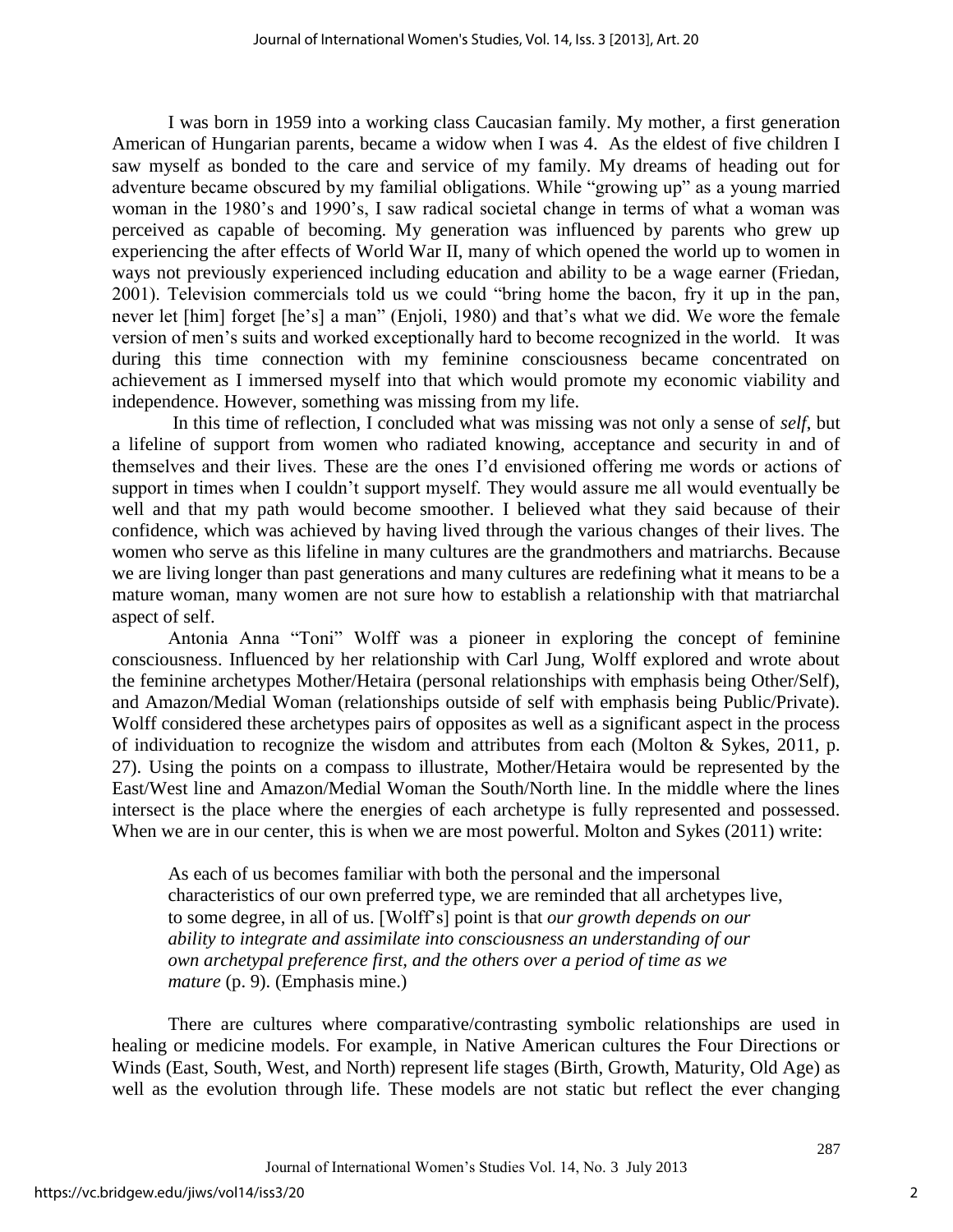aspects of self in relation to each other. These models interact with our psyches and teach us what we need to know about who we are and aren't and how to get there (Cohen, 2006).

In addition to the concept of feminine consciousness, the concept of "feminine nature" was useful for me in understanding my own transformation to "mature woman". In defining feminine nature, I found the Eastern principle of yin and yang appropriate. As discussed by Beinfield and Korngold (1992), yin and yang are a cyclic, inseparable, system of opposing qualities that define relationship to the universe and all in it. These qualities exist in all individuals in different proportion and are often (in the English translation) erroneously interpreted as feminine or masculine gender characteristics. Because biological essentialism suggests the labels "feminine/masculine nature" do not reflect the true mutability of gender identity, I feel it is important to clarify that in Chinese medicine "feminine nature" can be explored by its opposition to "masculine nature" (pp. 49-54) and is not to be interpreted as gender-linked nor predictive of tendencies.

Theoretically, Yin qualities for "feminine" include forming, interior, softness, intuition, and emotion while Yang qualities for "masculine" include transforming, exterior, hardness, reason and logic. These qualities are imperceptible and interwoven (i.e., the formative within transformation; the intuition that leads us to reason) and can become implicit through insightful observation thus becoming a beneficial means of achieving awareness. It was through my contemplation of these natures within myself that awareness of my own potential became clear. This was especially liberating for me as previously those possibilities had been constrained due to learned gender roles.

As the roles and expectations of men and women in many societies have transformed, I suggest that limited self-awareness can result in a psychic vagueness about the uninhibited expression of a conscious, emancipated human nature. After all, it is not the change itself from which the vagueness arises but rather from resistance to the change because it appears to be inconsistent with one's self view. The stress of this uncertainty may indeed influence a woman's experience of menopause.

There are several common factors affecting women whose menses have ceased and who experience a minimum of symptoms. These factors include lower BMI, TCM treatments, diet and lifestyle changes as well as a perspective that views this time in life as one in which a woman might embrace her role as an empowered, confident leader.

Research confirms the experience of menopause can be defined by cultural and societal influences. There are cultures wherein by the time a woman has stopped reproducing she becomes a matriarch within the community. She takes on leadership roles within her family, guiding and supporting her children and grandchildren and is often responsible for the financial and spiritual health of her family (Hawkes, 1998; Lock, 1995, p. 99).

The way a post-reproductive woman is perceived within her world certainly influences her perception of self. For example, in Thailand menopausal women are referred to as *wai ngarm* - "a particular kind of middle-aged woman who is strong, wise and attractive" (Coday, 2000) and in Japan, the concept of menopause has been named *konenki*, "the turn or change of life" (Lock, 1995, pp. 10 - 11). Lock further suggests "[b]ecause konenki is thought of as a process and not an event,… its occurrence encourages reflection about the life cycle as a continuous process. …" (p. 44). In the Yucatan peninsula of Mexico, Mayan women do not experience menopausal symptoms of hot flashes, mood swings and insomnia. These women look forward to becoming spiritual leaders and welcome the freedom allowed by lack of monthly menses. Indigenous and shamanic cultures, including the Maori in New Zealand, the Iroquois Indians, and the Cree

3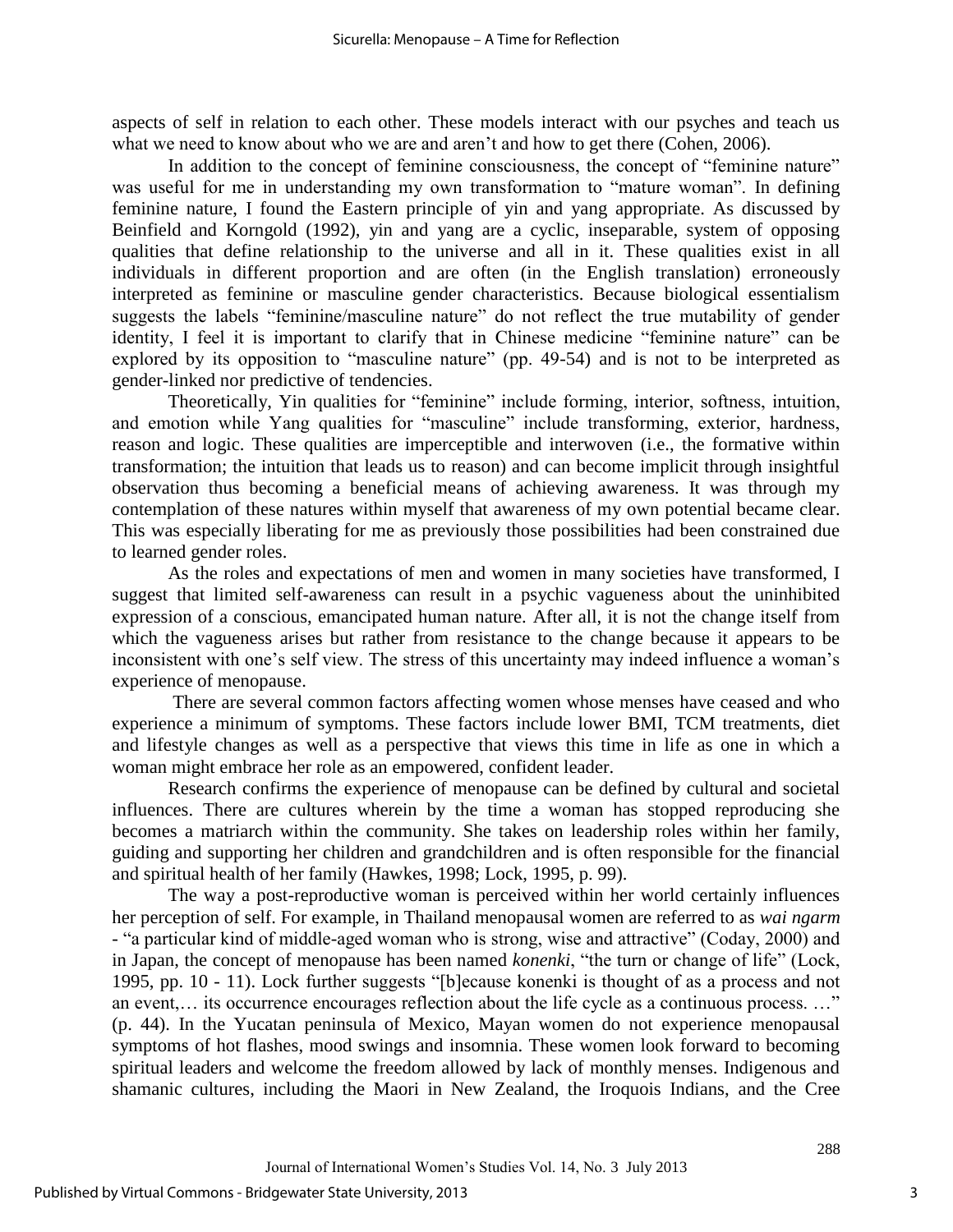women of Canada, believe that the experience of menopause allows them access and entry into the world of shamanism and healing (Mills, 2011).

During my 20's and 30's I explored my inner and outer worlds in a quest to define myself. While I never had children, I did have a television and a mirror. These two objects were critically influential in my evolving beliefs one of which was that if I wasn't defined in some way (as a mother, or sexy or powerful), then who was I? The experience of feminine consciousness post World War II has been influenced in many cultures not only by Sigmund Freud's suggestion that "Anatomy is destiny" (Friedan, 2001) but by recommendations in the late 1960's that menopause could be avoided by estrogen treatment thus allowing a woman to be "feminine forever" (Wilson, 1966). These suggestions apparently continue to have significant influence on the psyches of American women (and men) as we continue to search ways to define ourselves as we mature.

BMI appears to have an effect on a women's perception of self as well as in physical manifestation of symptoms in middle age. I find it compelling that a lower BMI has a minimizing effect on unpleasant menopausal symptoms. Could lower BMI be as a result of more exercise or is it because non-Western diets are typically lower in fat, higher in fiber and include soy which contains isoflavones reported to decrease somatic menopause symptoms (Carroll, 2006)? As the contemporary North American ideal of living the good life continues to influence the world, it will be interesting to note the effect on women in other cultures and their experience of menopausal symptoms. I note parenthetically that there was no word for "hot flash" in Japanese until the introduction of a Western diet to the East (Mills, 2011).

In my experience, people tend to define a person by one perception. They might be tall or short, good or bad, funny or sad, helpful or useless. By limiting our definition, we limit our view of the full essence of a person. In managing imbalance or physical dis-ease, this prohibits consideration of additional factors that may have contributed. Incorporating a holistic approach to examining imbalance insures all influences are taken into consideration in creating a wellness plan. TCM is a model that examines the whole individual and has a positive influence in balancing menopause symptoms. The organ network known as Kidney regulates not only blood, waste product and water metabolism, it has significant influence in reproduction growth and development. Additionally, Kidney is the producer of marrow and dominates water metabolism in conjunction with the urinary bladder and lungs. The emotion of fear, the ears, bones and water are also connected to Kidney (Pacholyk, 2010; Beinfield & Korngold, 1992). Is it a co-incidence then that as our reproductive ability ceases we begin to experience fear in not knowing what this change means to us, that our ears begin to ring to alert us we must really begin to listen to ourselves, we are tested for osteopenia and osteoporosis, and our bladder does not function as efficiently as it once did yet we often hold more water?

In the U.S. customary menopausal complaints including hot flashes/night sweats, insomnia, mood swings, fatigue, headaches, dryness (which extends to the joints, vagina, mouth and eyes) and depression. I am particularly intrigued with the connection between depression and menopause. On a psychic level, I suggest depression can be influenced by a lack of connection with the Medial Woman, or inner aspect of self. On a physical level, brain chemistry is certainly influential. Serotonin, a neurochemical reported to influence moods, sleep, and body temperature, can be impacted by food choices as well as cravings for processed carbohydrates (Nelson, 2012). Wong (2009) and Carroll (2006) report favorably on the influence of SSRI's in reduction of hot flashes as well as in decreasing the degree and frequency of somatic symptoms in menopause. In terms of treating the depression aspect of menopause, I don't find it surprising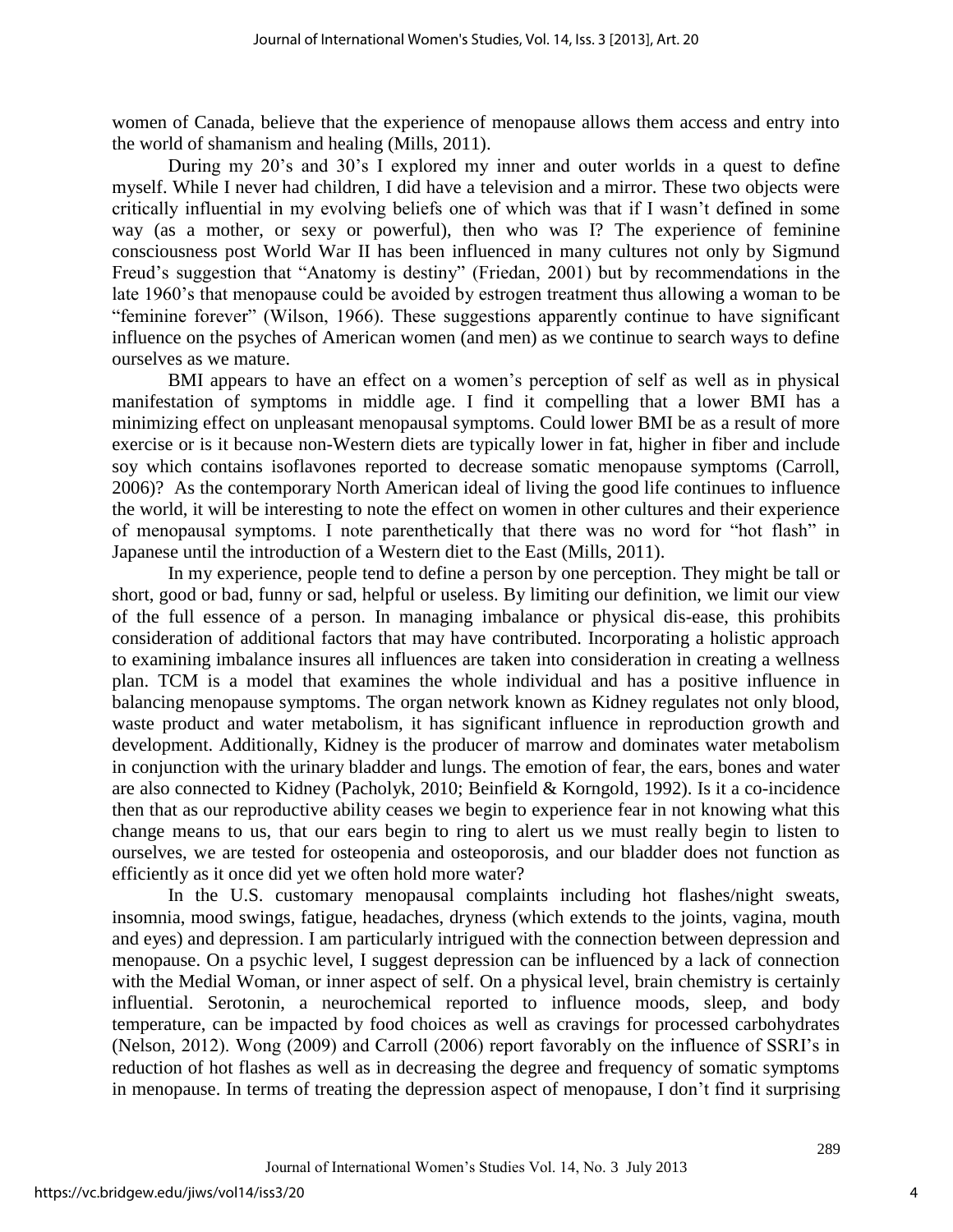then that SSRI's are effective in reducing customary complaints. What I do find surprising is that meditation which has been shown to affect brain chemistry has not been encouraged as an alternative to manage symptoms (Newberg & Waldman, 2009).

The physical changes I have experience since becoming post-menopausal might have limited my activity level had I not learned to improvise. A recent example is after injuring my knee in a "gardening incident" in 2010, I learned yoga could be done on an exercise ball. This allowed me to continue my practice in a different way yet still receive the benefits. I was inspired by learning of "life maintenance" clinics as set up in Thailand. Here, exercise (validated as providing relief from hot flashes) was modified (to fit lifestyle challenges of wearing skirts vs. pants) so women were more willing to participate (Cody, 2000).

My own wellness plan for managing menopause symptoms now includes meditation which has not only been beneficial in modifying my thoughts but has strengthened my relationship with *self*, a 2% natural progesterone skin cream applied ten (10) days every month for managing hot flashes; exercise consisting of walking, yoga, bike riding and strength training; and eating more whole foods/less processed foods. I can report that when my plan is regularly applied I feel great. However when I allow distractions to keep me from doing so, I begin to notice a shift in my physical and mental status.

Between the 1920's and early 1940's medical literature and popular magazines began to portray menopause as a condition that could benefit from medical management. Interestingly enough this took place after the discovery of estrogen as well as the creation of synthetic estrogen. Prior to that time menopause was considered part of a woman's life cycle only requiring medical supervision in severe cases (Mitteness, 1983). From the 1960's through 1980's menopause became a target market for the pharmaceutical industry. By 2005 when the World Health Organization revealed the carcinogenic effects of HRT and because contemporary North American women had become conspicuous participants in economic and political arenas, we found ourselves in uncultivated territory in terms of processing the psychological changes (i.e., beliefs about what it means to be an autonomous, prominent, established woman) as well as physical changes (i.e., hormonal shifts and resulting physiological transformations) *on our own terms*. The good news is that we can create a set of operating rules that can harmoniously and unconditionally be supported not only by medical interventions and lifestyle choices but by influences of feminine consciousness.

### **Conclusion**

Short of moving to a culture that supports productive identities for non-reproductive women and infusing one's self within, shifting the way North American women (and men) perceive women's post-reproductive years will likely have an effect on menopausal symptoms. Perhaps we may gain some insight by considering other cultures and societies for guidance and more significantly, by questioning our perceptions and beliefs. Within a culture, a woman's view of her societal importance plays a large part in how she experiences menopause. Symptoms may manifest cross-culturally yet an individual's experience of them can be vastly different through cultural/societal filters. For this reason, continuing to see menopause as a medical condition requiring treatment holds us prisoner until we are "cured".

Menopause, if defined *as the turn or change of life* makes this time of life magic as we take dreams and manifest them. We can take this opportunity to use all of our life experiences to expand the definition of "our purpose" on our own terms, rather than that set out by our culture.